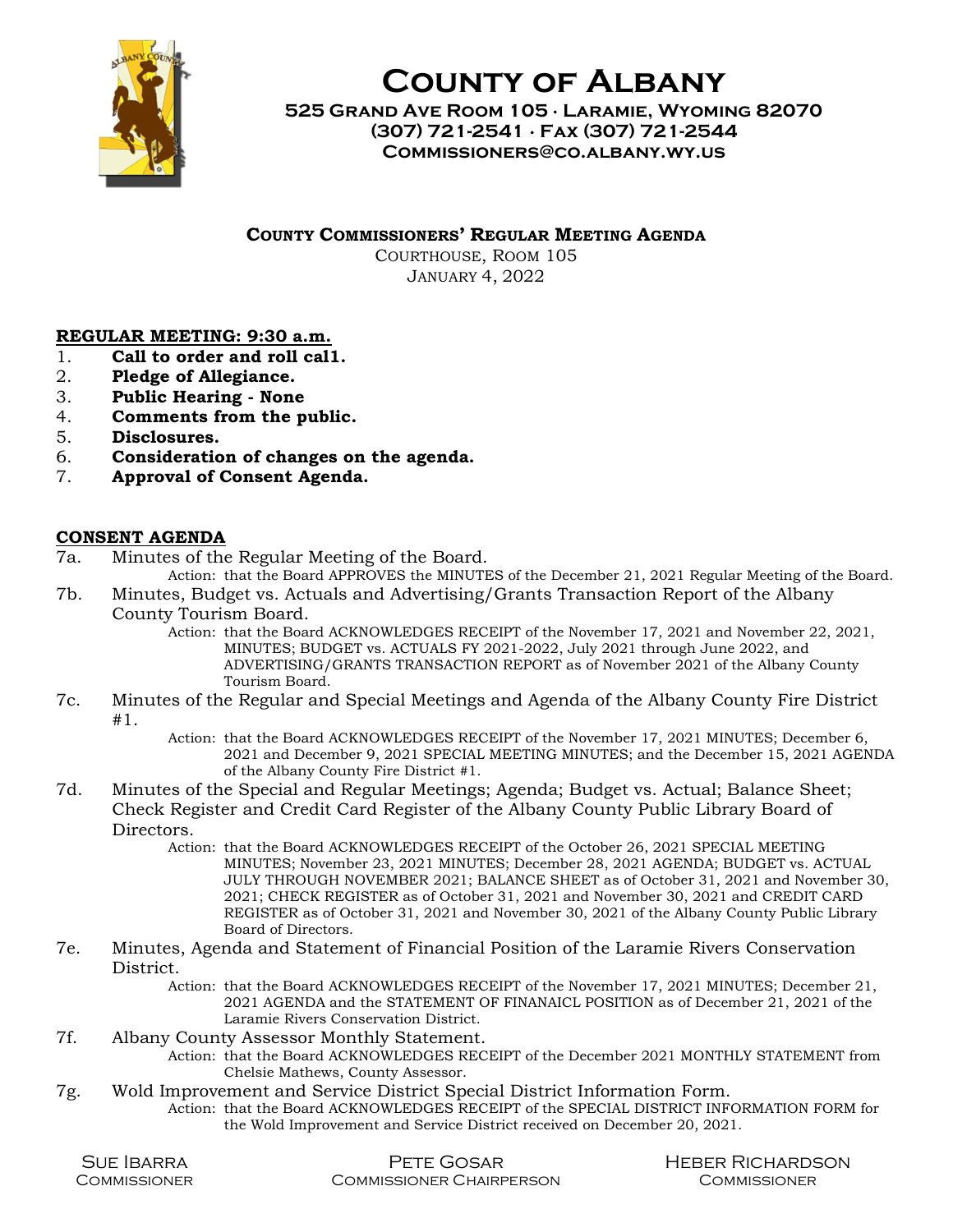- 7h. Sherman Hill Road Improvement and Service District Special District Information Form. Action: that the Board ACKNOWLEDGES RECEIPT of the SPECIAL DISTRICT INFORMATION FORM for the Sherman Hill Road Improvement and Service District received on December 20, 2021.
- 7i. Albany County Detention Center Monthly Report. Action: that the Board ACKNOWLEDGES RECEIPT of the September 2021 DETENTION CENTER MONTHLY REPORT as submitted by Lieutenant Nicole Trampe
- 7j. Aanonsen et. al. Petitioners, v. The Board of County Commissioners of Albany County, Wyoming, Respondent, Civil Action No. 35403, ConnectGen Albany County LLC's Unopposed Motion to Intervene and Order Granting ConnectGen Albany County LLC's Unopposed Motion to Intervene in the District Court for the Second Judicial District Albany County, Wyoming.
	- Action: that the Board ACKNOWLEDGES RECEIPT of the Aanonsen et. al. Petitioners, v. The Board of County Commissioners of Albany County, Wyoming, Respondent, Civil Action No. 35403 ConnectGen Albany County LLC's Unopposed Motion to Intervene and Order Granting ConnectGen Albany County LLC's Unopposed Motion to Intervene in the District Court for the Second Judicial District Albany County, Wyoming.
- 7k. McKinney Construction LLC Petitioners, v. The Board of County Commissioners of Albany County, Wyoming, Respondent, Civil Action No. 2021-CV-3564, Order of Assignment in the District Court for the Second Judicial District Albany County, Wyoming.
	- Action: that the Board ACKNOWLEDGES RECEIPT of the McKinney Construction LLC Petitioners, v. The Board of County Commissioners of Albany County, Wyoming, Respondent, Civil Action No. 2021- CV-3564, Order of Assignment in the District Court for the Second Judicial District, Albany County, Wyoming.
- 7l. A Resolution making Appropriations and Authorizing Expenditure of Funds to cover Albany County Fair Board for the Fiscal Year of July 1, 2021 to June 30, 2022 as submitted by the Albany County Fair Manager.
	- Action: that the Board ACKNOWLEDGES RECEIPT of A Resolution making Appropriations and Authorizing Expenditure of Funds to cover Albany County Fair Board for the Fiscal Year of July 1, 2021 to June 30, 2022 as submitted by the Albany County Fair Manager.
- 7m. ACH payment to the Internal Revenue Service regarding federal tax payment. Action: that the Board RATIFIES payment to the Internal Revenue Service regarding federal tax payment
	- for December 2021.
- 7n. ACH payments to Blue Cross Blue Shield regarding health insurance claims and Administrative Fees.
	- Action: that the Board RATIFIES payments to Blue Cross Blue Shield regarding health insurance claims and Administrative Fees.
- 7o. Acknowledge Receipt of Correspondence.
	- Action: that the Board ACKNOWLEDGES RECEIPT of CORRESPONDENCE from: Becky Maddox; DocuSign; FCW; Jeanne Marie Van Huele; Jennifer Curran; Paul Motosky; Representative Ocean Andrew; Wyoming County Commissioners Association (3); Kaiser Wealth Management; Cigna; Government Technology; Office of the Wyoming State Public Defender (2); Laramie Chamber Business Alliance (2); Lynne Ipina; Pete Gosar (22); Bonnie Kay Bath; David Gertsch (2); State of Wyoming Department of Environmental Quality; Medicine Bow Routt National Forests; Campbell County Board of Commissioners; CountyNews; Kinder Morgan; Acord; Ark Regional Services and Dean Gallegos.

## REGULAR AGENDA

- 8. Present for **APPROVAL**, Proclamation proclaiming MLK Day of Service 2022. (Kailyn Brooks, United Way)
- 9. **DISCUSS** expertise regarding wind power sitings. (Mike Lockhart)
- 10. Present for **APPROVAL**, Memorandum of Understanding between the City of Laramie, Wyoming and the County of Albany, Wyoming for the purpose of establishing the terms and conditions under which the City provides emergency medical services outside the City limits of Laramie but within Albany County as requested through emergency dispatch center. (Dan Johnson, Fire Chief)